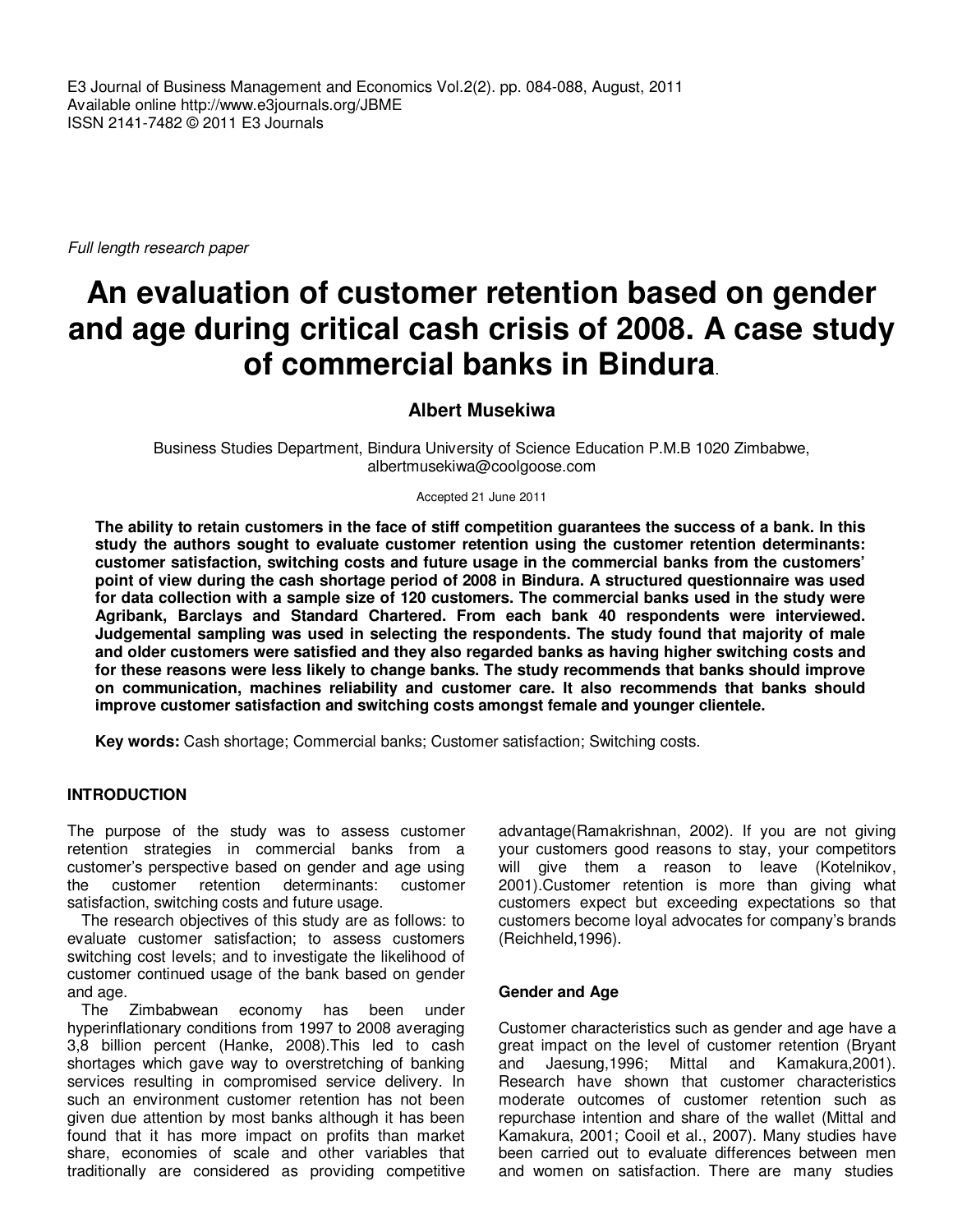which have found satisfaction to be unrelated to gender (Carmel, 1985; Lin,1982,1975). However, many studies have found that women report greater overall satisfaction (Buller and Buller,1987). On the other hand there are studies that have identified men as being less satisfied (Chisick,1997; Singh,1990). In terms of gender, male customers are more aggressive, assertive, independent and less anxious than female customers (Feingold, 1994). Female customers are regarded as more communal and agreeable. Burton (1995) says that male customers are three times more likely to complain than female customers. Aaltonen (2008) concludes that men are less satisfied with services they receive in general than women. Female customers are more inclined to maintain a relationship with a company to avoid the emotional difficulty of switching to another company, while males are less interested in the relationship but more interested in the best offer. Ross et al (1999) concludes that women generally, have higher expectations regarding the importance of service delivery issues than their male counterparts. Barrett(2006) and Hayes (2008) concurs that customers become more valuable to the company over time. Furthermore, customer retention is highest for customers who are 51years and above and lowest between 31 and 40 years (Hayes,2008).

# **Determinants of customer retention**

Villanueva and Hanssens (2007) conclude that customer retention can be measured using three determinants: customer satisfaction, switching costs and future usage.

#### **Customer satisfaction**

Kotler (2003) says that the key to customer retention is customer satisfaction. Research have found that there is positive correlation between customer satisfaction and profitability and duration of the relationship (Anderson et al., 1994; Bolton, 1998; Garbarino and Johnson 1999; Gustaffsson et al., 2005; Garbarino and Johnson 1999) argue that satisfaction is a good predictor of future intentions for low relational customers while for high relational customers, trust and commitment rather than satisfaction are the key determinants. Kano (1984) provides, customer satisfaction model which has six categories of quality attributes, namely basic factors, excitement factors, performance factors, indifferent attributes, questionable attributes and reverse attributes. The first three attributes influence customer satisfaction. Basic factors are the minimum requirements that customers take for granted and will cause dissatisfaction if not met. Excitement factors increase customer satisfaction if delivered but do not cause dissatisfaction if not delivered. Such factors surprise and delight

customers, thus they can be used to distinguish the company from competitors. Performance factors cause satisfaction if performance is high and cause dissatisfaction if performance is low. The factors are connected directly to customers' explicit needs and desires.

## **Switching costs**

Kotler (2003) believes there are two primary ways to retain loyal customers namely increasing level of customer satisfaction and raising switching costs. Switching costs are costs that a customer incurs when she/he changes from one supplier or marketplace to another. There are three types of switching costs: transaction costs such as bank charges, learning costs such as costs incurred in acclimatizing with a new supplier, and artificial or contractual costs such as reward programs (Klemperer,1987).

## **Expected future usage and expected regret**

Lemon et al (2002) argue that when consumers decide on whether to continue a relationship with a particular bank they consider future considerations regarding the product or service such as future benefits and anticipated future regret. Customers take into account past, present and future considerations of themselves and the firm when determining continued business with a bank. For most customers concern about regret that follows a bad decision promotes risk-aversion (Kardes,1994). As a result, marketing models that overlook the future considerations from the customers' perspective, will not be effective. Marketers should convince customers that buying their product is farsighted behavior and an investment in future memories (Hanna, 2008).

#### **RESEARCH METHODOLOGY**

A case study design was carried in Bindura town. The sampling frame for the study was made up of customers of three commercial banks namely Agribank, Barclays and Standard Chartered. The sample size used was 120 respondents with 40 respondents selected from each of the three banks. There was equal distribution between male and female respondents. Respondents were made of two age groups 18-40years and 41-60years. Judgemental sampling technique was used in selecting the respondents. A structured questionnaire was developed to gather data from the respondents. The questionnaire was pre-tested using 10 male and 10 female customers in the age groups 18-40years and 41-40years. These respondents were selected from the branches of the three banks Agribank, Barclays and Standard Chartered in the CBD of Harare.

Customer satisfaction was measured using Kano's customer satisfaction model which provides three attributes: basic factors, excitement factors and performance factors. The three factors were combined to measure satisfaction. Switching costs were measured by combining the level of transaction costs, learning costs and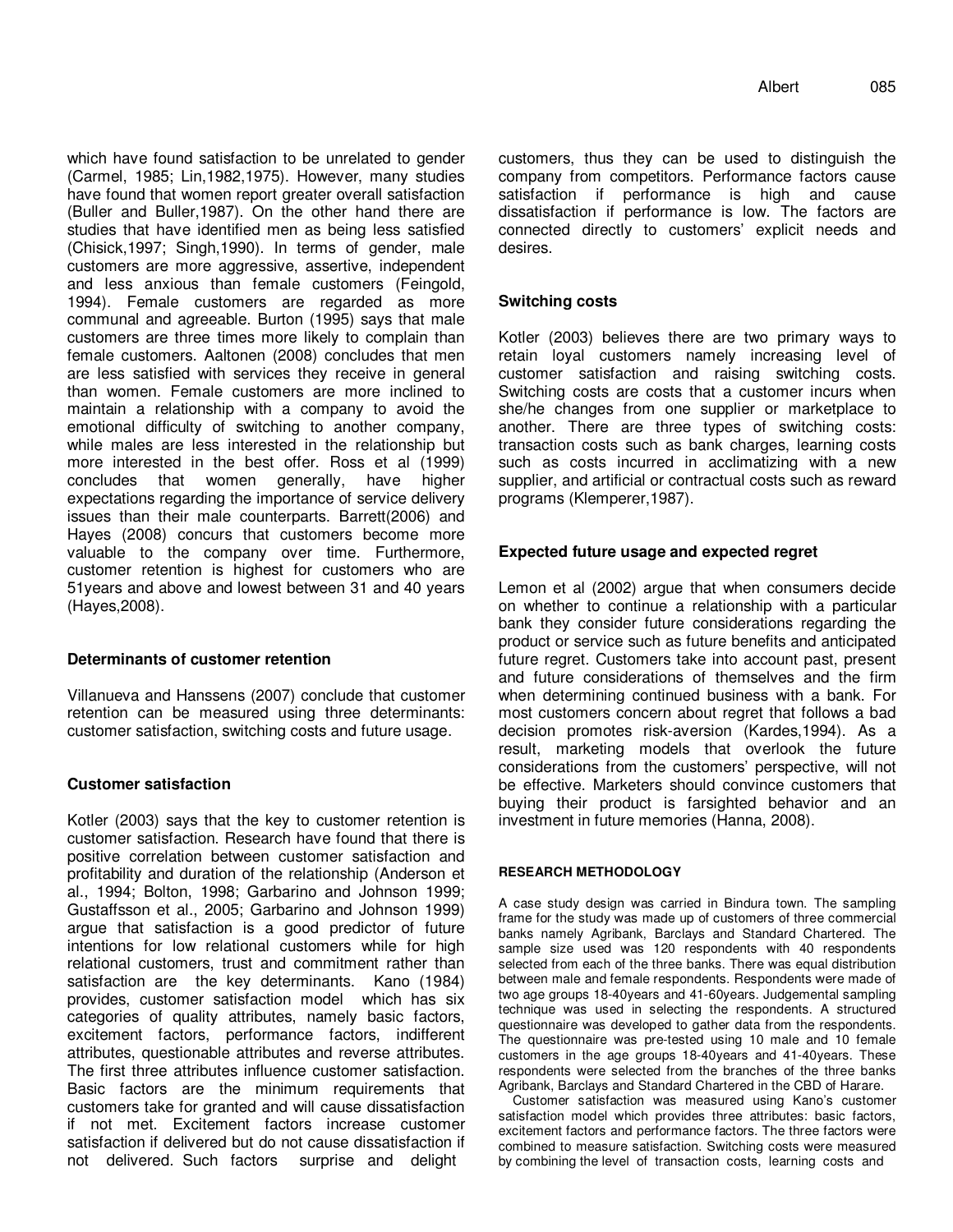**Table 1:** Customer satisfaction

|                                         |                    |    |    |    | 4  | 5  | Total |
|-----------------------------------------|--------------------|----|----|----|----|----|-------|
| <b>Satisfied with service</b>           | F(% )              | 20 | 33 | 17 | 22 | 8  | 100   |
| by sex                                  | M(%)               | 17 | 18 | 5  | 37 | 23 | 100   |
| <b>Satisfied with service</b><br>by age | 18-40 years (%)    | 35 | 23 | 12 | 20 | 10 | 100   |
|                                         | 41-60 years $(\%)$ | 4  | 10 | 8  | 60 | 18 | 100   |
|                                         |                    |    |    |    |    |    |       |

1-strongly dissatisfied, 2-dissatisfied, 3-neutral, 4-satisfied, 5-strongly satisfied; F-female, M-male

**Table 2:** Switching costs

|                                           |                 |     |    |    |    | Total |
|-------------------------------------------|-----------------|-----|----|----|----|-------|
| Bank has higher<br>switching costs by sex | (% )            | 28  | 42 |    |    | 100   |
|                                           | $M(\%)$         | 20  | 17 | 37 | 23 | 100   |
| Bank has higher<br>switching costs by age | 18-40 years (%) | 38  | 37 |    |    | 100   |
|                                           | 41-60 years (%) | 1 מ |    | 42 | 22 | 100   |

1-strongly disagree, 2-disagree, 3-neutral, 4-agree, 5-strongly disagree; F-female, M-male

**Table 3:** Future usage

|                                         |                 |    |    |   |    |    | Total |  |
|-----------------------------------------|-----------------|----|----|---|----|----|-------|--|
| Likelihood of continued<br>usage by sex | F(% )           | 38 | 20 |   | 23 | 10 | 100   |  |
|                                         | M(%)            |    | 12 | 5 | 42 | 25 | 100   |  |
| Likelihood of continued                 | 18-40 years (%) | 36 | 32 | 5 | 20 |    | 100   |  |
| usage by age                            | 41-60 years (%) | 12 | 15 |   | 36 | 28 | 100   |  |

1-very unlikely, 2-unlikely, 3-neutral, 4-likely, 5-very likely; F-female, M-male

contractual costs. Finally, the likelihood of continued usage was also measured.

### **RESULTS**

Table 1, shows that in terms of gender the majority of male customers were satisfied while majority of female customers were dissatisfied. In terms of age most of the older customers were satisfied while most of the younger customers were dissatisfied.

On switching costs most of the female customers disagreed with the notion that banks had higher switching costs while majority of male customers agreed with the notion. In terms of age the majority of younger respondents disagreed that banks had higher switching costs contrary to majority of older respondents who agreed(Table 2).

Most of the female customers were unlikely to continue using their current banks compared to majority of male customers who were likely to continue using. The majority of younger customers were unlikely to continue using their current banks contrasting most of the older customers who were likely to continue using(Table 3).

Eighty percent of the respondents suggested the banks should improve their communication. For example if there

was no cash they wanted to be informed timeously. Seventy five percent of respondents wanted the banks' machines such as ATMs and network connections interbank and intra-bank to be reliable. Seventy percent of the respondents suggested the banks to have efficient service .Sixty five percent require banks to improve customer care while sixty percent suggested fair bank charges (Figure 1).

#### **DISCUSSION**

Customer retention was measured using three variables: customer satisfaction, switching costs and future usage based on gender and age. Most of the male customers were satisfied with service provided by their banks contradicting majority of female customers who expressed dissatisfaction with the service. The higher satisfaction amongst male customers could be due to endurance inherent within men under harsh banking operations. These results contrast the conclusion that female customers often have higher satisfaction levels compared to male customers (Buller and Buller,1987;Chisick,1997 and Singh,1990). In terms of age older customers expressed higher satisfaction compared to younger customers whose majority were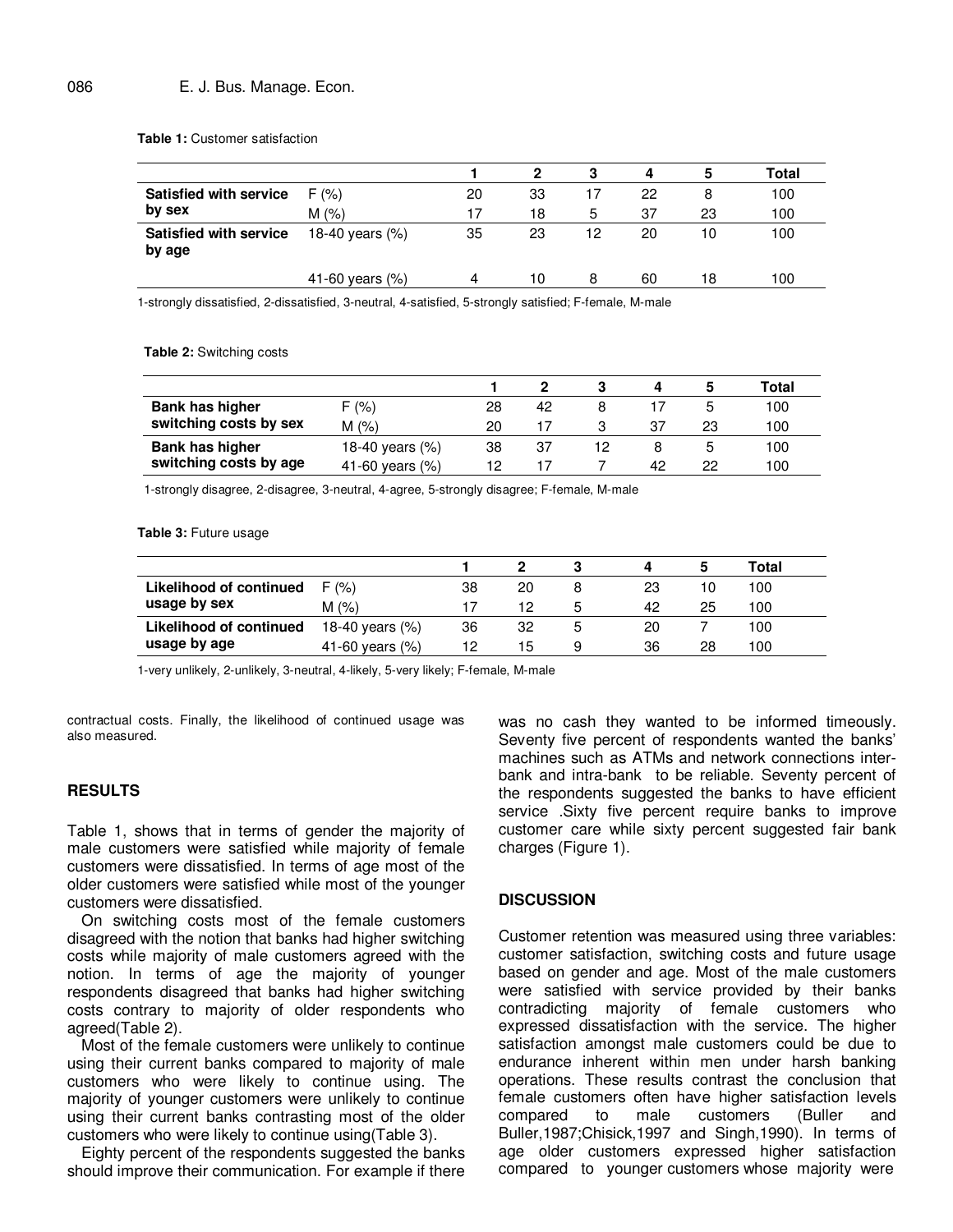

**Figure 1:** Improvements required by customers

dissatisfied. Higher satisfaction amongst mature customers could be attributed to long established relationships with the banks. These results concur with the assertion of Barrett (2006) that customers are mindful of value over time.

The majority of female customers regarded banks as having low switching against most of the male customers who regarded banks as having higher switching costs. A combination of high dissatisfaction and low switching costs amongst female customers supports the conclusion by Ross et al (1999) that female customers have higher expectations on service delivery compared to male customers. In terms of age most of the younger customers regarded banks as having low switching costs while for most of the older customers, banks had high switching costs.

Most male customers were likely to continue using their banks while majority of female customers were unlikely to continue. The likelihood of continued/discontinued association could be due to higher satisfaction and switching costs amongst male customers and low satisfaction and switching costs amongst female customers. These results dispute the view by Aaltonen (2008) that female customers are more inclined to maintain a relationship with a company to avoid the emotional difficulty of switching to another company. Age wise the majority of older customers are likely to continue using their banks, thus confirming the conclusion by Hayes (2008) that customer retention is highest for older customers.

The results of the study confirm that customer characteristics such as gender and age have a great impact on the level of customer retention (Bryant and Jaesung,1996; Mittal and Kamakura, 2001). The study also sought areas of improvements from the customers' perspective. Customers' suggestions in order of priority were improvements on communication, machines and network reliability, efficient service, customer care and fair bank charges.

## **Conclusion and Recommendations**

The study revealed customers' evaluation of customer retention variables: customer satisfaction, switching costs and future usage based on gender and age of the respondents. The study revealed that male and older customers were more satisfied than female and younger customers. In terms of switching costs male and older customers regarded banks as having higher switching costs than did female and younger customers. Male and older customers were more likely to continue using their banks than female and younger customers. The results of the study conclude that, using the three customer retention variables, customer retention was high for male and older customers while it was low for female and younger customers. The study also concludes that customer characteristics such as gender and age have a great impact on the level of customer retention.

In order to achieve optimal results the study recommends the banks to improve communication, machines and network reliability, efficient service, customer care and offer fair bank charges. The banks should also address customer satisfaction and switching costs for its female and younger customers in order to guard against their turnover. The researcher also recommends a similar study under a stable environment.

# **Acknowledgement**

The authors thank management and staff of the three commercial banks in Bindura Town for facilitating this study. Furthermore the cooperation of customers of these